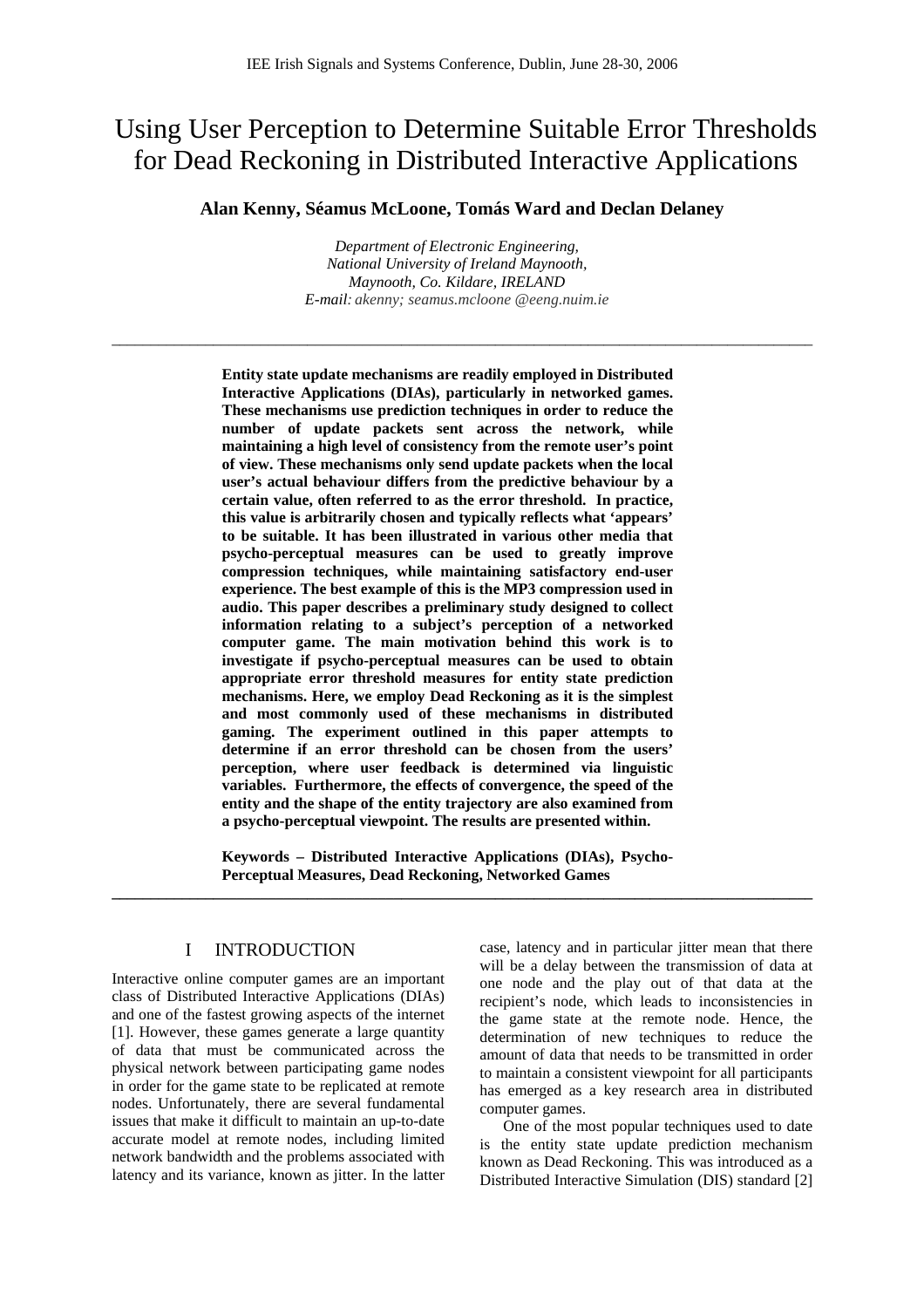and has been used commercially in games such as Doom and Tribes II. Dead Reckoning is a method of predicting a user's future actions based on their dynamics which results in the transmission of less data to remote nodes. Other packet reduction techniques used in DIAs include the hybrid strategy model [3], area of interest management, data compression and dynamic load balancing [4].

 In distributed media, such as audio and video, psycho-perceptual phenomena have been recently employed to reduce the amount of data that needs to be communicated, without impacting on the quality of the end-user experience. The most obvious examples of this are the MP3 standard for audio compression and the DivX standard for video compression. However, in DIAs, such as networked games, the exploitation of psycho-perceptual measures has received relatively limited attention. Previous work has instead focused on the effects of latency and jitter on the performance of users in online games [5, 6, 7].

 One of the key factors in all entity update prediction methods is when to send the updated information. In Dead Reckoning an update is sent once a certain value has been exceeded. This value is known as the error threshold. Typically this threshold value is arbitrarily chosen and generally reflects what 'appears' to be appropriate in respect to the underlying application.

 The focus of the research outlined in this paper is to investigate the effect of different error thresholds on the end-users' experience of a simple game. The goal of this work is to determine if the end-user's perception can be used in the determination of a suitable error threshold for distributed games. The desired threshold would minimize the packet data to be transmitted to each node while at the same time maximize the end-user experience. This paper is part of a larger body of work that hypothesises that knowledge of player psycho-perception can be exploited to reduce the amount of data that needs to be transmitted between users in online games [8].

 Here, we describe an experiment that collects user perceptual feedback for different gaming situations. The results obtained are presented and analysed. Furthermore, the use of convergence, the pace of the entity and the trajectory of the entity are all examined from the perceptual viewpoint of the end-user.

 The remainder of the paper is structured as follows. Section II provides a brief description of the Dead Reckoning technique. A simple convergence routine is also outlined. Section III details the design and implementation of the experiment used to collect information pertaining to the end-user perceptual experience. The resulting data is then analysed in section IV. Finally some conclusions and suggestions for future work are given in section V.

# II RELATED INFORMATION

For the convenience of the reader, a brief description of the Dead Reckoning entity state prediction technique is now presented. A simple convergence approach is also outlined [9].

### a) *Dead Reckoning*

Under DIS, once an entity is created the information pertaining to this entity is transmitted to all participating remote nodes. Each remote node then attempts to predict this entity movement based on its trajectory data. There are many ways in order to interpolate a player's position. The most basic and common of these is to set the new position to the transmitted position and the new velocity to the transmitted velocity, which is known as first order Dead Reckoning. Another common Dead Reckoning technique is to use the transmitted position and velocity along with the transmitted acceleration information.

 The local node also keeps a model of itself under Dead Reckoning, which is continually compared to its actual position. Once the actual position differs from its predicted position by a set amount, known as its error threshold, an update is sent to all the remote nodes informing them of its updated trajectories. Once the remote nodes receive this new information they update their models to reflect the latest transmitted data. In this paper, we simply make use of the basic first order Dead Reckoning model. Further information on Dead Reckoning can be found in [2, 10].

### b) *Basic Convergence*

One of the key problems with predicting a remote entity's position is that once the updated position has been received, the remote entity's position has to be rapidly corrected. If the remote entity is moved directly into the new position this can result in a disjoint and unnatural behaviour from the user. Convergence is an attempt to naturally blend the incorrect current player trajectory into the updated player trajectory. Here, we employ a basic convergence routine [9].

 Once the new trajectory is received two potential future paths are built, one with the updated velocity from the current point and one with the updated velocity from the updated position. A set of future points is then created between these two paths, with an initial weighting favouring the path created with the current position before moving towards the actual path. This intermediate path is then played out with increased velocity.

# III EXPERIMENTATION

In this section we outline the experiment used to obtain user perceptual feedback. The experiment was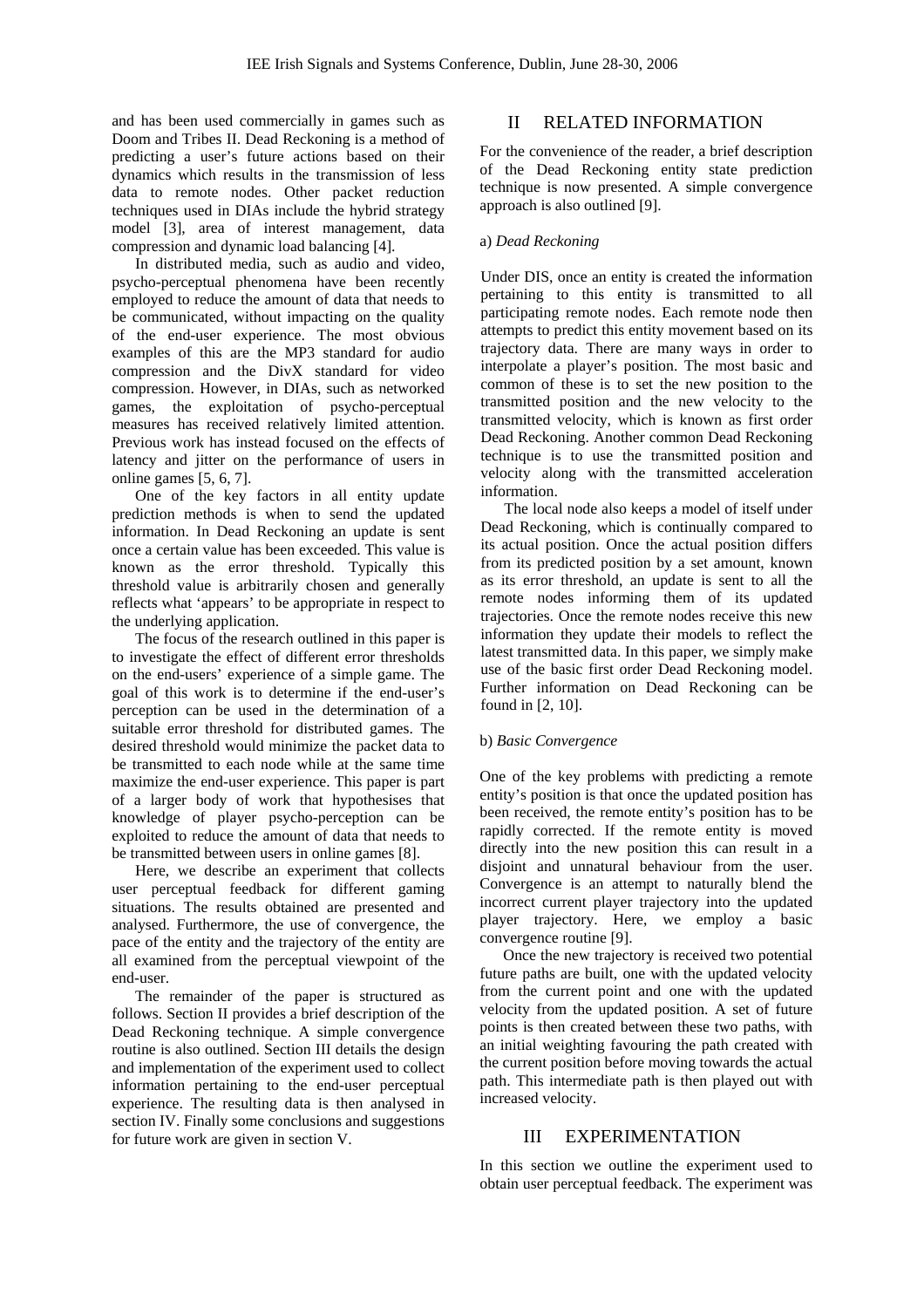specifically designed to examine the performance of the basic Dead Reckoning model for varying error threshold values.

#### a) *Video Clips*

In order to obtain the required feedback, a set of video clips was created. These clips consisted of a pre-recorded movement of a 'bot', or a computer controlled entity, as it navigated a very simple gaming race track. The bot's movement attempts to replicate the ideal movement and is determined by a Dead Reckoning model with a varying set of error threshold values. The ideal movement in this case is where an entity follows the exact shape of the race track in a smooth fashion, i.e. with no latency or jitter. In the case of the bot, both latency and jitter were introduced into the model to simulate a realistic networked game state, as seen by a remote user.

 It has been shown that the average transmission times fall within the region of 200ms [11]. In other work, it has also been shown that the end-user's experience becomes unsatisfactory for a level of latency between 150ms and 200ms. Hence, here we employed a latency of 200ms. Jitter was set as a random element with a maximum limit set to  $\pm 10\%$ of the latency value.

The set of video clips used, employed two different race tracks. These were created in order to investigate the effects, if any, of varying the shape of the track on the user's experience. The first track was triangular in shape, as can be seen in Figure 1 (a). This was chosen as it contained acute angles, an undesired scenario for Dead Reckoning. The second track was elliptical in shape and reflects a realistic simple course for a racing game. It also highlights natural nonlinear motion. Part of this track is illustrated in Figure 1 (b). A plan view of the tracks was created, as it gave the user total information regarding an entity's current position.

 The pace of the entity, as it traversed a given track, was also varied for different video clips. Two different speeds were used, namely fast or slow. This allowed us to see if the end-user experience was affected by the speed at which entities moved.

 Finally, it was also decided to investigate the usefulness of convergence and to, once again, examine its effect on the end-user experience. Thus, convergence was used to smooth the updates in some of the video clips, but not in others. As detailed in section II, point-to-point convergence was used, as this is the standard in DIAs [2]. In the case of no convergence, the entity was simply instantaneously reset to the updated position.

The Torque Game Engine [12] was used to create the Dead Reckoning model. Torque is an industrial game engine that has been used to produce many games including the award winning Tribes 2. The different error thresholds for the experiment were measured in Torque World Units, which denotes the spatial difference between the real and the predicted positions. The various games scenes where recorded as AVI files using FRAPS (www.fraps.com), a utility specially designed for recording game footage.



**(a)**



**Figure 1**: Java media data recorder playing **(a)** a triangular and **(b)** an elliptical racing track

#### b) *User Feedback*

The aim of the experiment is to obtain feedback regarding the accuracy of the path followed by the bot. In other words, how realistic is the path travelled by the bot; how similar is it to the actual path? Unfortunately, preliminary testing showed that users' opinions were significantly influenced by the motion of the bot. For example, although the bot could follow the path almost perfectly, it nevertheless appeared to 'jump' from time to time, as a result of poor convergence. This issue is discussed later in the paper. In order to alleviate this problem, the feedback from the subjects was obtained in two parts.

 Firstly, they had to indicate the degree to which they felt the model (i.e. the actual bot's movement)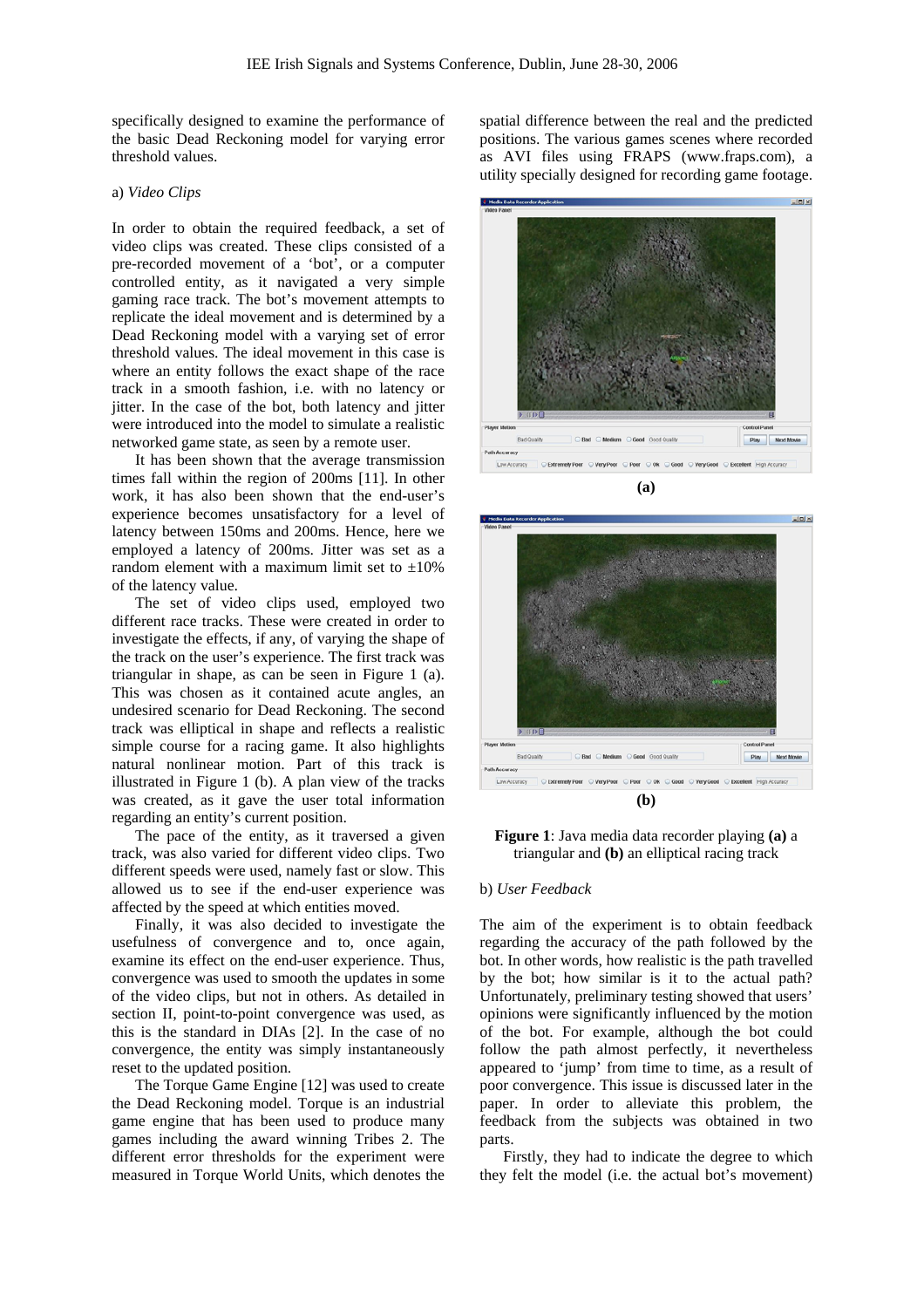accurately followed the given path (either triangular or elliptical). Secondly, they had to indicate the degree to which they felt the bot's motion affected their perceptual experience, i.e. how realistic was the motion itself. A Java application, shown in Figure 1, was developed that allowed a subject to watch a movie and then rate it in terms of path accuracy and quality of motion. Here, each subject was asked to keep their judgement until the end of each movie clip. This application could also be used to obtain continuous feedback for longer movies, if necessary.

 Linguistic variables were used to obtain subject feedback. The path accuracy variables were *Extremely Poor*, *Very Poor*, *Poor*, *Okay*, *Good*, *Very Good* and *Excellent*. A linguistic scale was used in order to avoid the inherent difficulty of trying to exactly quantify a specific level of accuracy. Furthermore, a seven-point scale was chosen as it has been shown that humans think comfortably in terms of seven [13]. The quality of the bot's movement was selected from the list *Bad*, *Medium* or *Good*. As the experiment was primarily aimed at examining the path accuracy, only a coarse measurement for the quality of the player motion score was examined.

 Finally, some general information, particularly in relation to gaming experience, was acquired for each participant.

### c) *Experimental Setup*

At the start of the experiment each subject had the task explained to them and was shown two sample videos for illustration purposes. Once they understood the task, the tests began. This consisted of the subject watching the bot's movement, modelled under perfect conditions, followed by a set of videos showing the model under various conditions. Note, in the perfect condition, the error threshold is set to zero and there is no latency or jitter. The subjects were shown this perfect play out as a reference point to judge the remaining videos.

|            | Convergence    | <b>Track</b> | Pace |  |
|------------|----------------|--------------|------|--|
| Scenario 1 | N <sub>0</sub> | Triangle     | Slow |  |
| Scenario 2 | Yes            | Triangle     | Slow |  |
| Scenario 3 | N <sub>0</sub> | Triangle     | Fast |  |
| Scenario 4 | Yes            | Triangle     | Fast |  |
| Scenario 5 | N <sub>0</sub> | Ellipse      | Slow |  |
| Scenario 6 | Yes            | Ellipse      | Slow |  |
| Scenario 7 | N <sub>0</sub> | Ellipse      | Fast |  |
| Scenario 8 | Yes            | Ellipse      | Fast |  |

**Table 1**: List of possible video scenarios

 The experiment consisted of a total of 72 video clips, 36 for each of the race tracks. For each track, there were 18 fast paced videos and 18 slow paced ones. Each set of 18 clips contained 2 perfect play

outs, 14 unique ones and 2 repeated play outs. The play list was completely random. Each subject watched each video once. At the end of each one, the subject was required to provide feedback, as indicated in the previous subsection. The experiment lasted approximately half an hour. For ease of reference, the full list of possible scenarios is shown in Table 1. Furthermore, for the sake of completeness, the corresponding number of Dead Reckoning update packets is given in Table 2. The results are presented and analysed in the next section.

| <b>DR</b> Error | 2  | 4  | 6  | 8  | 10 | 12 | 14 |
|-----------------|----|----|----|----|----|----|----|
| Scenario 1      | 25 | 7  | 6  | 5  | 4  | 4  | 4  |
| Scenario 2      | 25 | 9  | 7  | 5  | 4  | 4  | 4  |
| Scenario 3      | 35 | 35 | 31 | 15 | 11 | 8  | 8  |
| Scenario 4      | 35 | 35 | 29 | 14 | 11 | 9  | 9  |
| Scenario 5      | 68 | 11 | 9  | 7  | 7  | 7  | 7  |
| Scenario 6      | 68 | 11 | 9  | 7  | 7  | 7  | 7  |
| Scenario 7      | 62 | 61 | 56 | 26 | 14 | 10 | 10 |
| Scenario 8      | 62 | 54 | 50 | 26 | 17 | 13 | 13 |

**Table 2**: Number of Dead Reckoning (DR) update packets for different error thresholds

# IV RESULTS AND ANALYSIS

A total of thirteen subjects took part in this experiment, consisting of nine males and four females and ranging in age from fifteen to thirty five. All subjects had some level of experience with using a computer, while nine had some experience with computer games and four had experience with networked games.

 The average results of all subjects are illustrated in Figures 2 through to 5. Figures 2 and 3 represent the respective plots of the path and player motion accuracy for the triangular track, scenarios 1 to 4. Similarly, plots for the elliptical track, scenarios 5 to 8, are given in Figures 4 and 5.

 The results in all the Figures generally show a very rapid decline in satisfaction for slow paced action in contrast to the fast paced movement, where the decline is much less severe. The accuracy rating falls below an acceptable level (in this case, the acceptable level is *Okay*) between 4 and 6 Torque world units for both the triangular and elliptical paths for the slow movement. On the other hand, the accuracy remains acceptable up to 8 and 10 game units respectively for the fast pace scenario. Similarly, the motion quality falls below an acceptable level (in this case, *Medium*) between 4 and 6 units for the slow movement and between 8 and 10 for the fast movement. These results suggest that a higher error threshold can be employed for fast paced racing-style scenarios.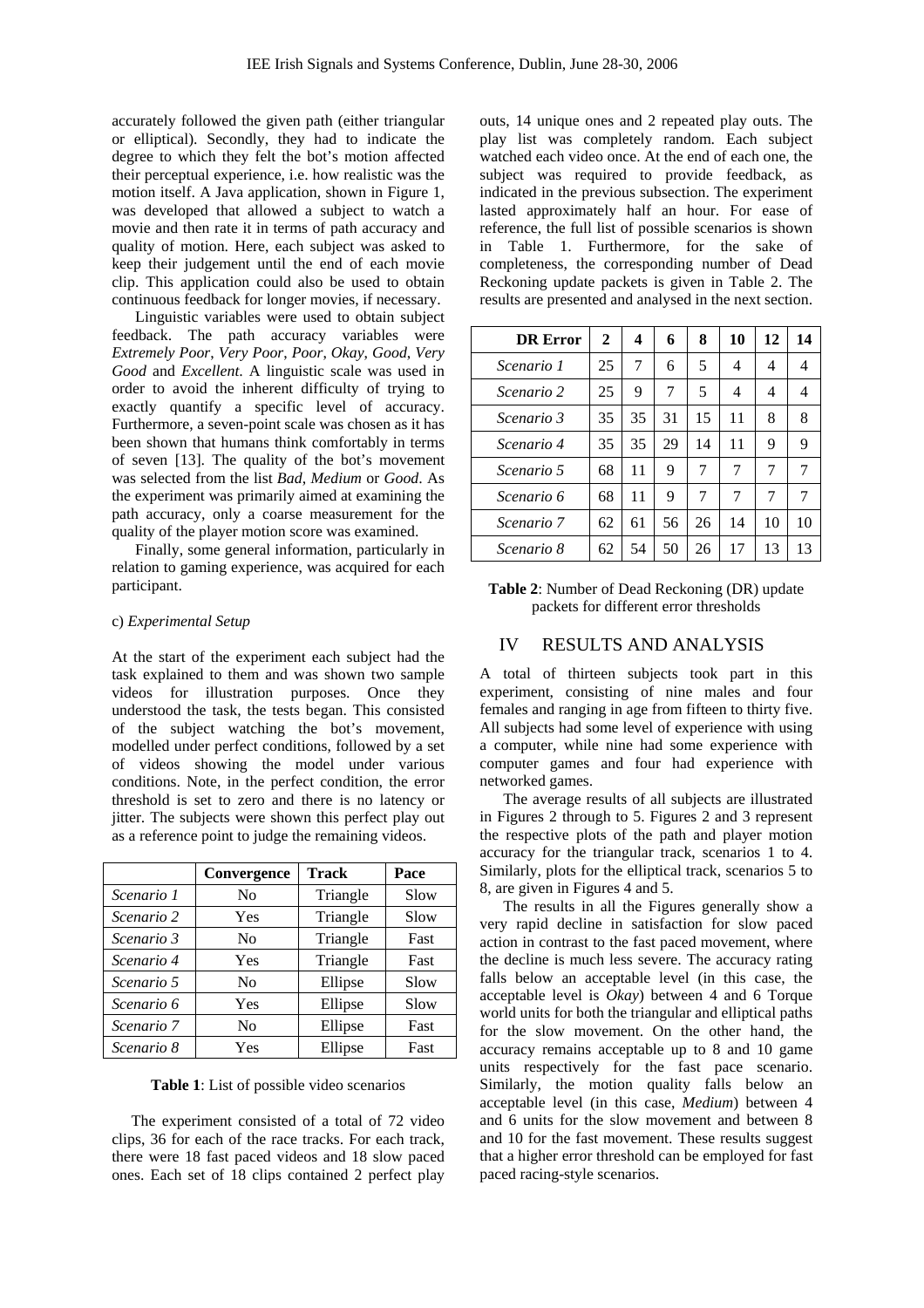The shape of the path taken does not appear to significantly affect the results. In all cases, the threshold error is more affected by the speed of the entity rather than the path of its movement. However, having said this, it should be noted that, in some instances, a number of the higher error thresholds exhibit greater acceptability than their lower counterparts. For example, in Figure 2, an error threshold value of 12 or 14 appears to perform better for the triangular track than that of 10. Clearly, this is contrary to what we expected. At first glance this appears to be linked to the shape of the course, as results for the elliptical path show no such anomaly. However, the authors feel that this anomaly is associated with poor convergence. Further investigation is required.

 The results also show that the model with convergence is less accurate than that without convergence. Again this is contrary to what we expected. In the case of the fast paced elliptical track, the model with convergence performs marginally

better than the model without convergence. This is simply because the shape of the track is more suited to the convergence approach adopted here. In other words, the entity movement appears smoother because there are no acute angles to contend with. This is not the case for the triangular-shaped track.

Figure 6 shows the shape obtained for the triangular path for two Dead Reckoning models, one using convergence, the other using none. In both cases, the error threshold is set to 4 game units. From Figure 2, we see that this particular value indicates a poor convergence performance for a fast pace, although Figure 6 would suggest that this should not be the case. It appears that a sudden jump to the correct position is more favourable to the user than a smooth transition over a longer period of time. Of course, the latter serves to highlight the model inaccuracy, while the former affects the quality of the player motion, although this is not supported by Figure 3. This issue requires further study.



**Figure 2**: Path Accuracy Rating for Scenarios 1 to 4, Triangular Path



**Figure 3**: Player Motion Rating for Scenarios 1 to 4, Triangular Path



**Figure 4**: Path Accuracy Rating for Scenarios 5 to 8, Elliptical Path



**Figure 5**: Player Motion Rating for Scenarios 5 to 8, Elliptical Path